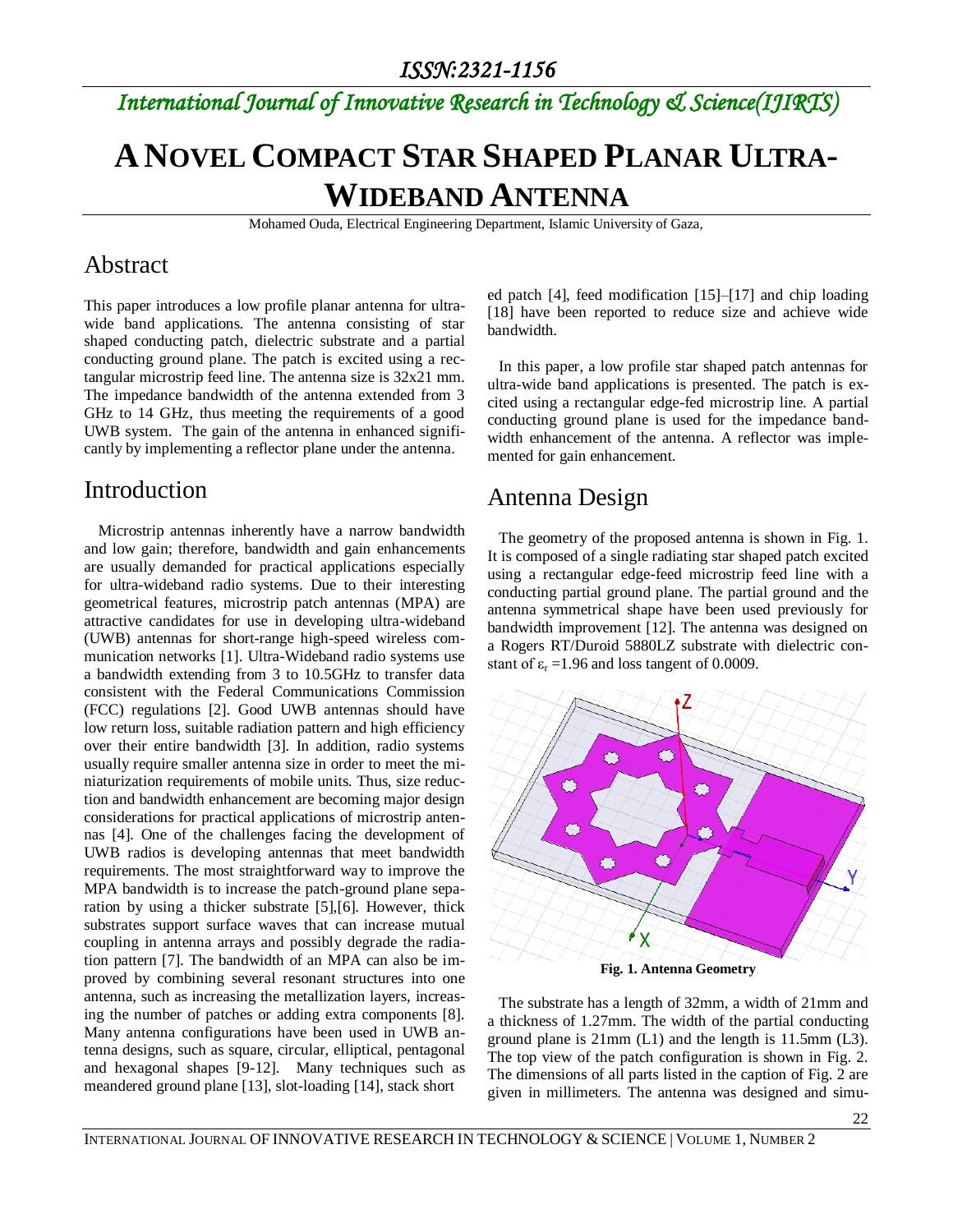### *International Journal of Innovative Research in Technology & Science(IJIRTS)*

lated using the full-wave software packages ANSOFT's High Frequency Structure Simulator (HFSS) [19].



 The ground plane is an important part of the matching component for the proposed antenna; hence, changing its dimension and position will affect the resonance frequency and the gain. An intensive optimization study was conducted to gauge the effect of the ground plane size on the performance of the antenna. Fig. 3 shows the variation of the return loss with respect to the ground plane length, Lg. It is clear that changing the ground plane length will change the resonant frequency and the return loss of the antenna. From Fig. 3, it can be concluded that good |S11| is achieved when Lg is between 11mm and 13mm. HFSS optimization tool was employed to achieve an optimal Lg of 11.5mm.



**Fig. 3. Simulated return loss for different ground plane lengths.**

 Removing parts of the copper changes the current distribution on the patch and reduce losses as a result of the surface waves. Fig. 4 shows the variation of return loss with respect to the size of the copper removed, with  $Lg=11.5$ mm. In the figure, MPS refers to the side length of the two squares forming the middle star. Furthermore, the effects of copper removed on the maximum antenna gain in Phi= $90^\circ$  plane is shown in Figs 5. In addition, the antenna dimensions were optimized for maximum gain using the HFSS optimization tool.



**Figure 4:- Simulated return loss for the different middle squares lengths**



**Figure 5:- Simulated maximum gain in theta plane at Phi=90<sup>o</sup> for different middle squares lengths**

#### Result and Discussin

 Selecting the optimum ground plane length and the optimum antenna dimensions insures that the antenna is operating at UWB frequency band with maximum gain performance. The simulated results of the return loss ( $|S11|$ ) of the antenna for the frequency range 2GHz-16GHz is shown in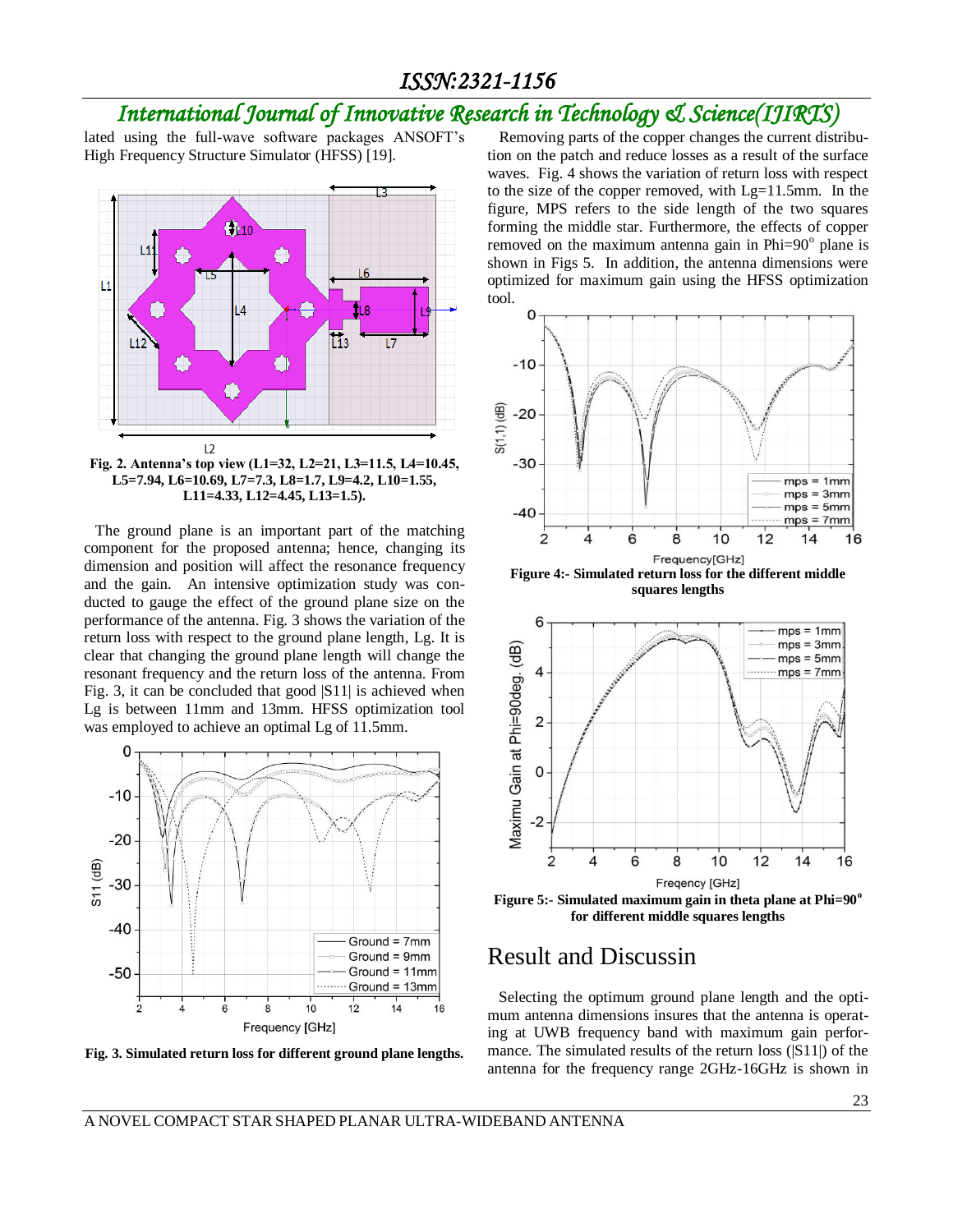### *International Journal of Innovative Research in Technology & Science(IJIRTS)*

Fig. 6. It is shown in the figure that the antenna impedance bandwidth with  $|S11| < -10$  dB is about 11 GHz, from 3.0GHz-14GHz, which exceeds the FCC UBW requirement. In fact, the antenna is matched across the frequency range and a balun is not needed to reduce the return loss. Also, for the impulse system, the SWR level of the antenna is a critical parameter to avoid ringing effect. In order to avoid undesired ringing in the impulse system, the antenna input and the RF generator impedance should be matched over the wide frequency band. Therefore, the antenna is very useful for impulse systems due to its low-level SWR over its entire frequency bandwidth.



**Fig. 7. 2-D polar radiation pattern at 4, 6, 8 and 10 GHz, Phi=0<sup>o</sup>**

 The antenna 2D radiation patterns at 4, 6, 8, and 10GHz in both E-plane and H-plane are shown in Figs. 7 and 8, respectively. Furthermore, the simulated maximum gain over the frequency range from 2GHz-16GHz is given in Fig. 9 which shows that the antenna has acceptable gain across the entire bandwidth. From Fig. 10, it can be seen that the group delay variation is less than 0.25 ns over most of the frequencies; however, it increases to about 2ns over a narrow segment of the bandwidth in the lower frequency region.



**Fig. 8. 2-D polar radiation pattern at 4, 6, 8 and 10 GHz, Phi=90<sup>o</sup>**



Fig. 9. Calculated maximum gain at Phi=0<sup>o</sup>, and Phi=90<sup>o</sup> an**tenna gain**



INTERNATIONAL JOURNAL OF INNOVATIVE RESEARCH IN TECHNOLOGY & SCIENCE | VOLUME 1, NUMBER 2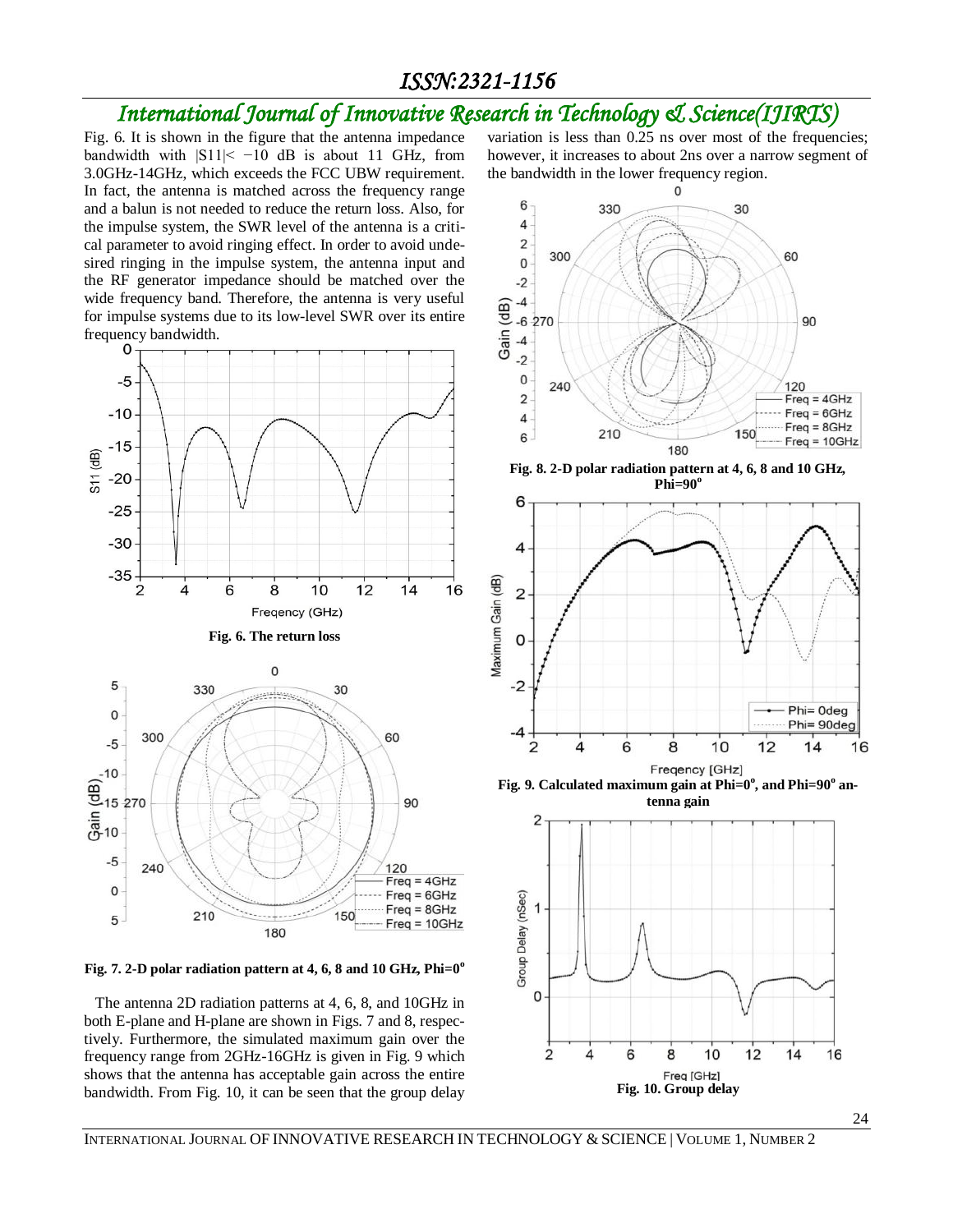# *International Journal of Innovative Research in Technology & Science(IJIRTS)*

### Enhancing Antenna Gain

Adding a reflector under the presented antenna was found to enhance the gain of the antenna. The dimension and the location of the reflector are critical for obtaining the maximum radiation of the antenna. The proposed antenna is integrated with the reflector as shown in Fig. 11. The reflector dimension is the same as the substrate dimensions. It is located a distance Lr under the antenna. The reflector consists of a copper layer printed over epoxy glass substrate of dielectric constant  $\varepsilon_r = 3.4$ . Fig. 12 illustrates the return loss for a range of reflector gaps (5mm  $\leq$  Lr  $\leq$  25mm). The return loss is observed to be inversely proportional to Lr. When Lr is more than 20mm, the antenna shows less mismatch for the targeted |S11| of less than -10dB.



**Fig. 11. Perspective view of the proposed antenna with the reflector**



Comparison study for maximum gain for  $Phi=0^{\circ}$  and Phi= $90^\circ$  with and without the reflector is shown in Fig.13 and 14, respectively. The maximum gain is obtained for Lr=20mm, 22mm, 24mm and 26mm.

 The implementation of the reflector has increased the gain of the star antenna significantly at the lower frequency band. Fig. 13 shows an increase of 3.4dB in the gain at 4GHz for Lr=20mm in comparison to that of the antenna without the reflector. However, only a maximum increase of 1.8dB at 9GHz frequency was obtained with Lr=26mm.



**Fig. 14. Calculated maximum antenna gain at Phi=90o.** 

**Fig. 12. The return Loss for different reflector distances Lr**.